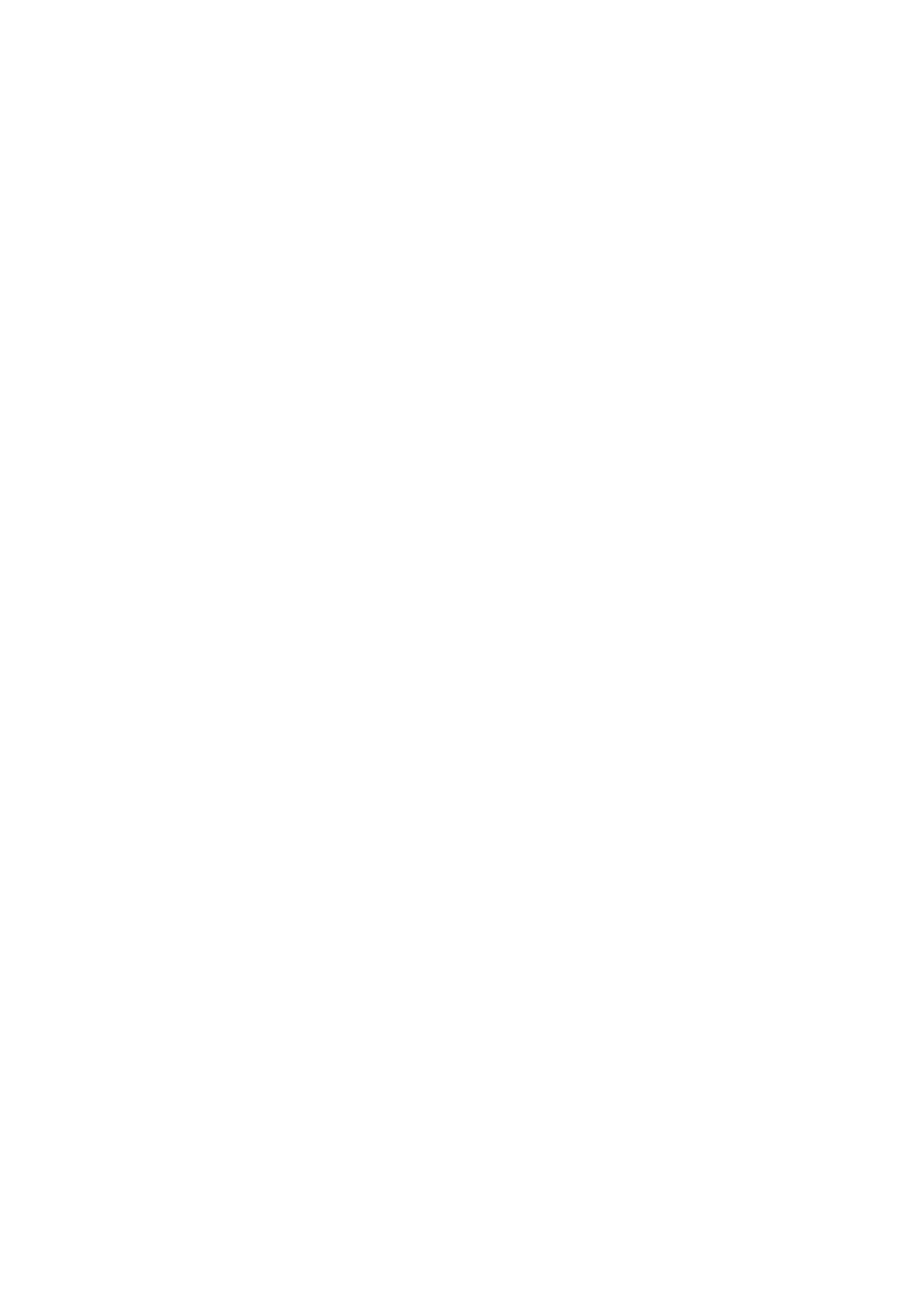# MİLLÎ SAVUNMA ÜNİVERSİTESİ FATİH HARP TARİHİ<br>ARAŞTIRMALARI ENSTİTÜSÜ **HARP TARİHİ DERGİSİ**

#### TURKISH NATIONAL DEFENCE UNIVERSITY FATIH INSTITUTE OF MILITARY HISTORY TURKISH JOURNAL OF MILITARY HISTORY

Yıl / Year: 2021 • Sayı / Issue: 4 • ISSN 2757-5950 Ulusal Hakemli Dergi / National Peer-Reviewed Journal

Owner on behalf of Fatih Institute Fatih Harp Tarihi Araştırmaları Enstitüsü adına Sahibi ve Sorumlusu of Military History Dr. Bünyamin KOCAOĞLU (Prof.) Bas Editör / Editor-in-Chief Dr. Bünyamin KOCAOĞLU (Prof.) Teknik Editör / Technical Editor Perihan KARADEMİR İngilizce Editörü / English Language Editor Ahmet TASDEMİR Alan Editörleri / Field Editors<br>Prof. Dr. Gültekin YILDIZ Prof. Dr. Uğur DEMİR Dr. Oğuz YARLIGAŞ YAYIN KURULU / EDITORIAL BOARD Prof. Dr. Ahmet ÖZCAN (Çankırı Karatekin Üniversitesi) Prof. Dr. Burak Samih GÜLBOY (İstanbul Üniversitesi) Doç. Dr. Mehmet Mert SUNAR (İstanbul Medeniyet Üniversitesi) Prof. Dr. Hüsnü ÖZLÜ (Milli Savunma Üniversitesi) Doç. Dr. Mehmet BEŞİKÇİ (Yıldız Teknik Üniversitesi) Doç. Dr. Barış BORLAT (Çanakkale Onsekiz Mart Üniversitesi) Dr. Öğr. Üyesi Zekeriya TÜRKMEN (29 Mayıs Üniversitesi) Dr. Öğr. Üyesi Salim AYDIN (Milli Savunma Üniversitesi)

Fatih Harp Tarihi Araştırmaları Enstitüsü yayını olan Harp Tarihi Dergisi yılda iki kez haziran ve aralık aylarında yayınlanan ulusal hakemli bir dergidir. Makalelerdeki düsünce, görüs, yarsayım veya tezler eser sahiplerine aittir. Milli Savunma Üniversitesi ve Fatih Harp Tarihi Araştırmaları Enstitüsü sorumlu tutulamaz.

Turkish Journal of Military History is a national peer-reviewed journal and published biannually in june and december. The opinions, thoughts, postulations, or proposals within the articles are reflections of the authors and do not, in any way, represent those of Turkish National Defence University or of Fatih Institute of Military History.